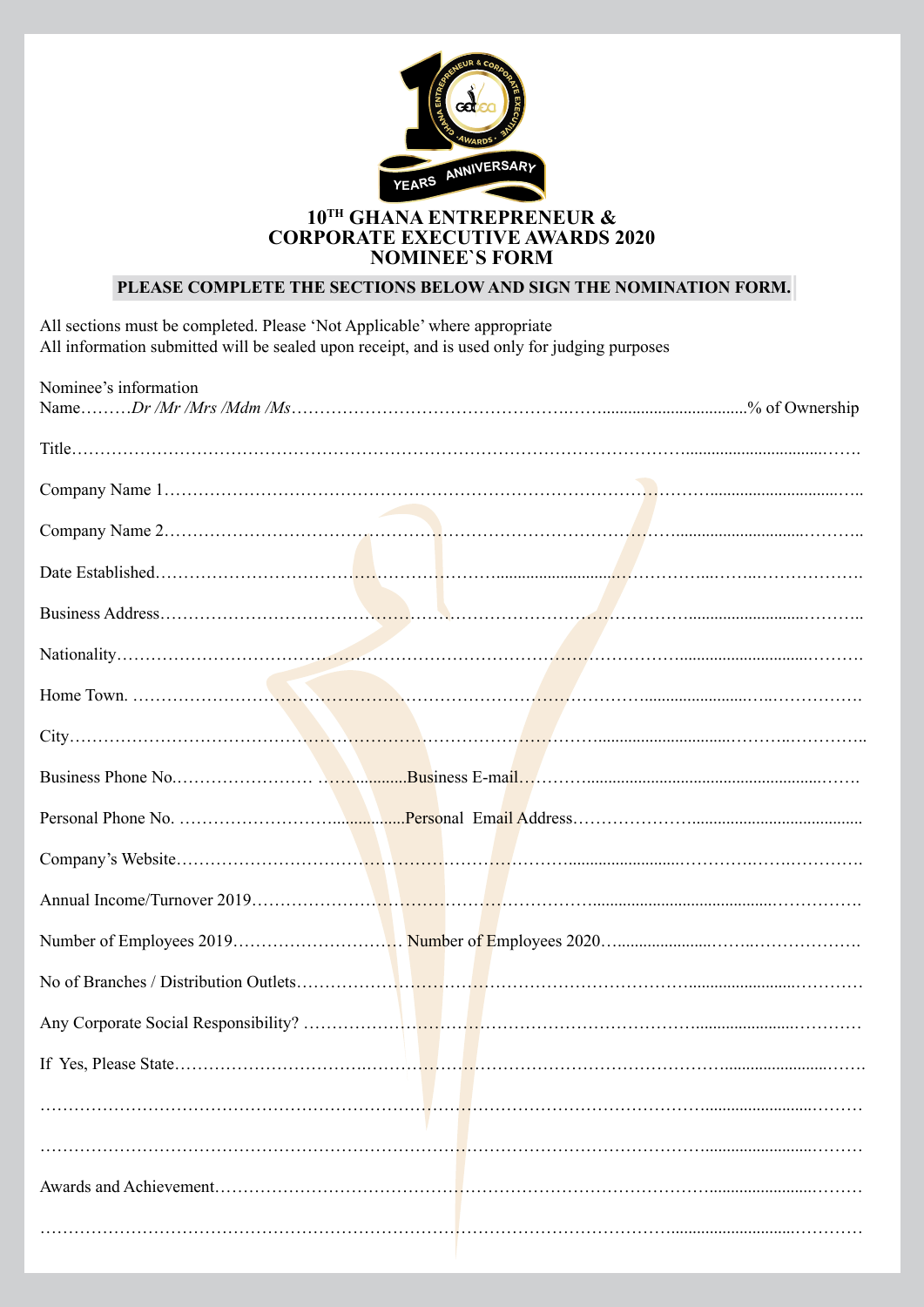# **NOMINATION`S INFORMATION**

submit complete Nomination Form with supporting documents to:

#### THE AWARDS COMMITTEE GHANA ENTREPRENEUR &CORPORATE EXECUTIVE AWARDS 2020 P.O.BOX MP 773 MAMPROBI ACCRA

**Email:** info@eaghana.org **website:** www.geceawards.org

**Nomination Hotline:** Tel ; 0244027572 / office line: 0302 959 574

#### CLOSING DATE 10TH FEBRUARY 2020

#### HOW TO SUBMIT YOUR NOMINATION

- Nomination forms to be completed and signed by CEO/Managing Director/Financial Controller/Marketing or Communications Manager
- Submit a professional quality high resolution electronic format (e.g.jpeg at 300dpi) colour photograph
- Submit a brief biography of profile of the Entrepreneur or business owner.
- In less than 650 words summarize the most important accomplishment of this nominated person in the past decade and how these may relate to any previous performance or industry norms. Conclude at the end the impact this nominee had on your organization. Summarize in a not more than 3 bulleted points why this nominee deserves recognition.:
- Select on or more categories

#### DECLARATION

I declare that the information submitted in this Nomination Form and all supporting Documentation are true and complete.

I agree to adhere to the Rules and Regulations of the Ghana Entrepreneur & corporate executive Awards, and such guidelines, regulations and institutions of the Secretariat.

I agree to abide by the decisions of the Judges and the Secretariat and understand that such decisions are the final and binding and shall not contested in any court law.

I further authorise the use and public release, in connection with The Ghana Entrepreneur & Corporate Executive Awards of my name, my company's name and photographs of me from any source.

I agree that no compensation shall be due to me or my company for such usage.